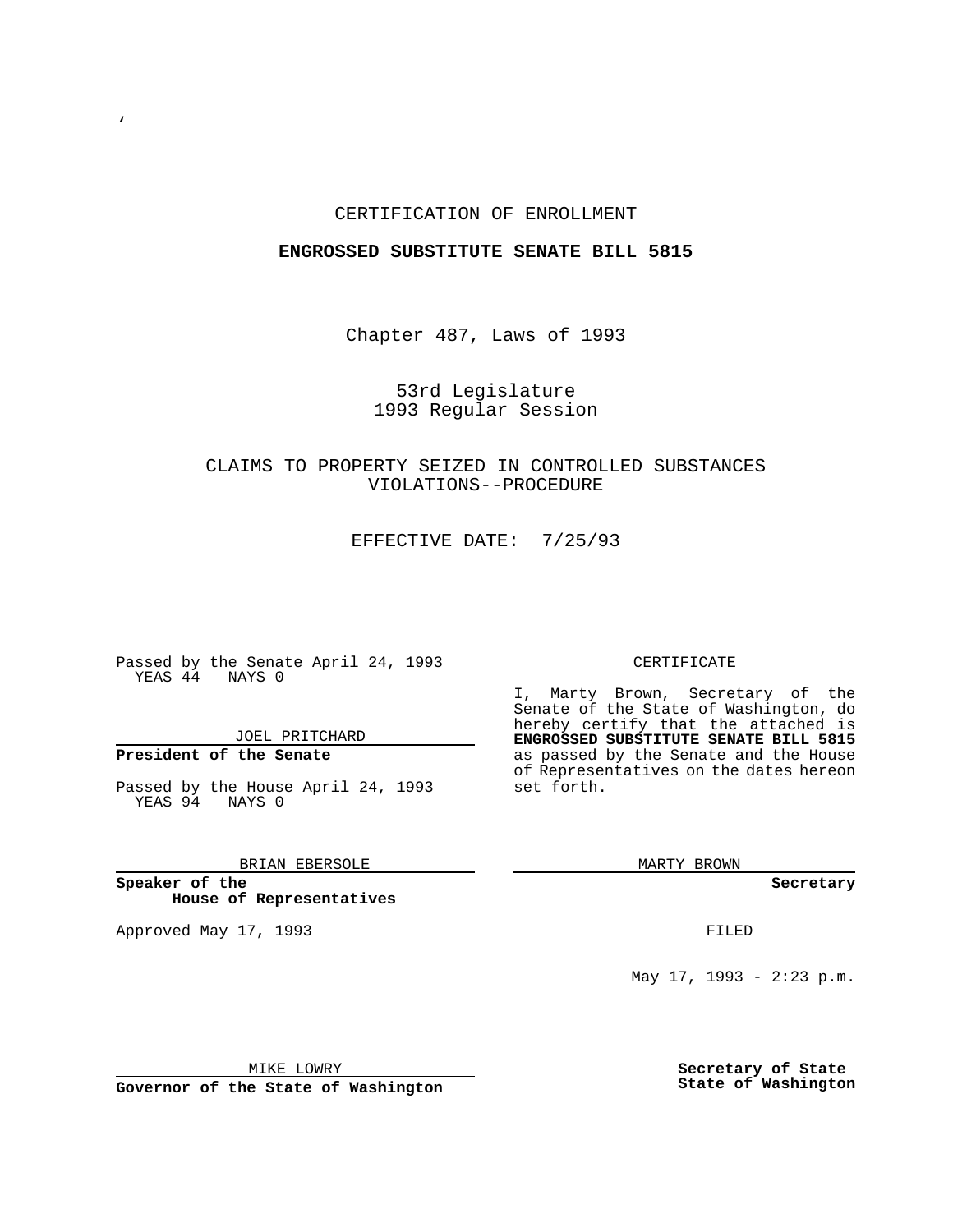## **ENGROSSED SUBSTITUTE SENATE BILL 5815** \_\_\_\_\_\_\_\_\_\_\_\_\_\_\_\_\_\_\_\_\_\_\_\_\_\_\_\_\_\_\_\_\_\_\_\_\_\_\_\_\_\_\_\_\_\_\_

\_\_\_\_\_\_\_\_\_\_\_\_\_\_\_\_\_\_\_\_\_\_\_\_\_\_\_\_\_\_\_\_\_\_\_\_\_\_\_\_\_\_\_\_\_\_\_

AS RECOMMENDED BY THE CONFERENCE COMMITTEE

Passed Legislature - 1993 Regular Session

#### **State of Washington 53rd Legislature 1993 Regular Session**

**By** Senate Committee on Law & Justice (originally sponsored by Senators West and Moyer)

Read first time 03/03/93.

 AN ACT Relating to seizure and forfeiture; amending RCW 69.50.505 and 46.12.270; adding new sections to chapter 46.61 RCW; adding new sections to chapter 46.12 RCW; and prescribing penalties.

BE IT ENACTED BY THE LEGISLATURE OF THE STATE OF WASHINGTON:

 **Sec. 1.** RCW 69.50.505 and 1992 c 211 s 1 are each amended to read as follows:

 (a) The following are subject to seizure and forfeiture and no property right exists in them:

 (1) All controlled substances which have been manufactured, distributed, dispensed, acquired, or possessed in violation of this chapter or chapter 69.41 or 69.52 RCW, and all hazardous chemicals, as defined in RCW 64.44.010, used or intended to be used in the 13 manufacture of controlled substances;

 (2) All raw materials, products, and equipment of any kind which are used, or intended for use, in manufacturing, compounding, processing, delivering, importing, or exporting any controlled substance in violation of this chapter or chapter 69.41 or 69.52 RCW; (3) All property which is used, or intended for use, as a container for property described in paragraphs (1) or (2);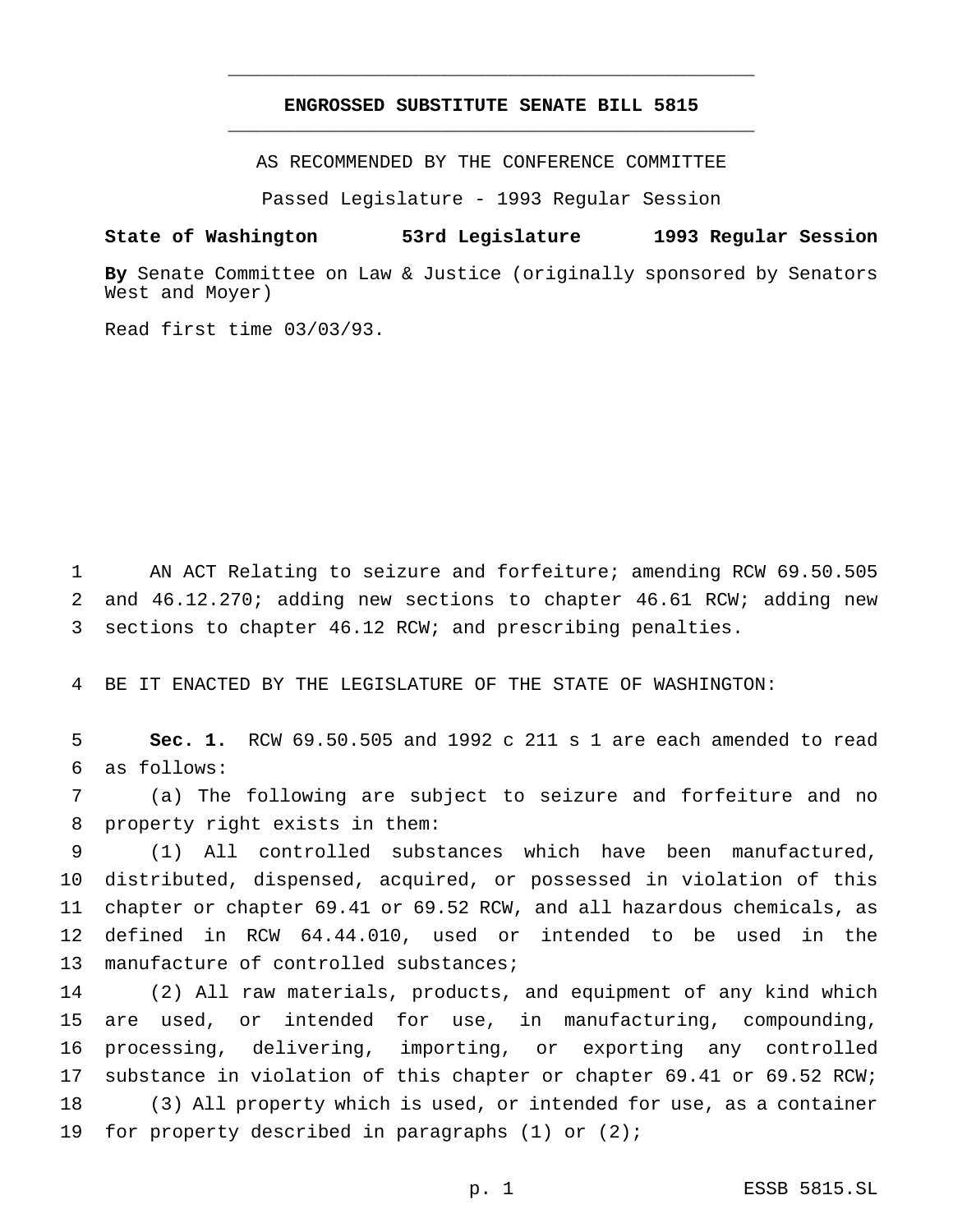(4) All conveyances, including aircraft, vehicles, or vessels, which are used, or intended for use, in any manner to facilitate the sale, delivery, or receipt of property described in paragraphs (1) or (2), except that:

 (i) No conveyance used by any person as a common carrier in the transaction of business as a common carrier is subject to forfeiture under this section unless it appears that the owner or other person in charge of the conveyance is a consenting party or privy to a violation of this chapter or chapter 69.41 or 69.52 RCW;

 (ii) No conveyance is subject to forfeiture under this section by reason of any act or omission established by the owner thereof to have been committed or omitted without the owner's knowledge or consent;

 (iii) No conveyance is subject to forfeiture under this section if used in the receipt of only an amount of marijuana for which possession constitutes a misdemeanor under RCW 69.50.401(e);

 (iv) A forfeiture of a conveyance encumbered by a bona fide security interest is subject to the interest of the secured party if the secured party neither had knowledge of nor consented to the act or omission; and

 (v) When the owner of a conveyance has been arrested under this chapter or chapter 69.41 or 69.52 RCW the conveyance in which the person is arrested may not be subject to forfeiture unless it is seized or process is issued for its seizure within ten days of the owner's arrest;

 (5) All books, records, and research products and materials, including formulas, microfilm, tapes, and data which are used, or intended for use, in violation of this chapter or chapter 69.41 or 69.52 RCW;

(6) All drug paraphernalia;

 (7) All moneys, negotiable instruments, securities, or other tangible or intangible property of value furnished or intended to be furnished by any person in exchange for a controlled substance in violation of this chapter or chapter 69.41 or 69.52 RCW, all tangible or intangible personal property, proceeds, or assets acquired in whole or in part with proceeds traceable to an exchange or series of exchanges in violation of this chapter or chapter 69.41 or 69.52 RCW, and all moneys, negotiable instruments, and securities used or intended to be used to facilitate any violation of this chapter or chapter 69.41 39 or 69.52 RCW((: PROVIDED, That)). A forfeiture of money, negotiable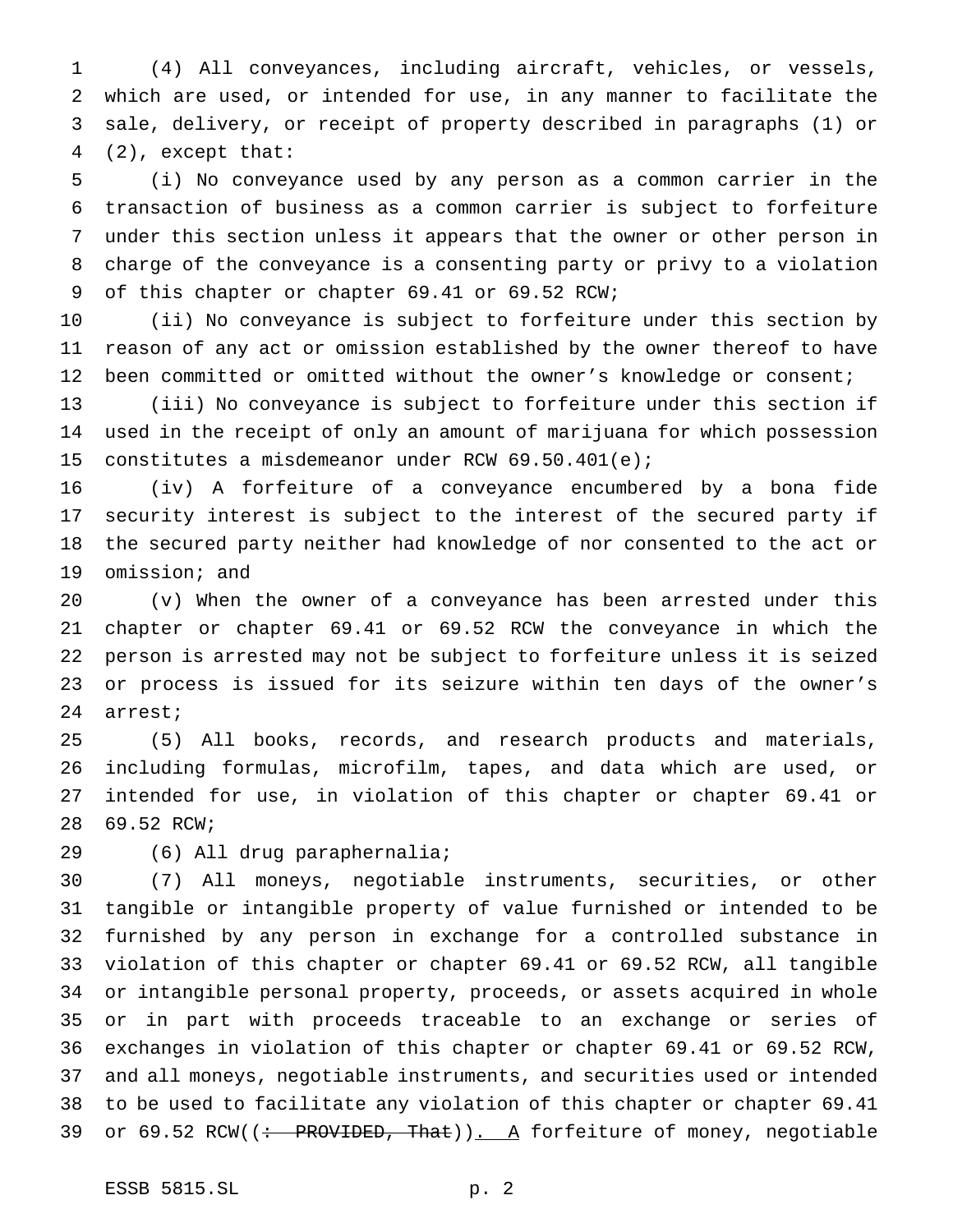instruments, securities, or other tangible or intangible property encumbered by a bona fide security interest is subject to the interest of the secured party if, at the time the security interest was created, the secured party neither had knowledge of nor consented to the act or 5 omission((: PROVIDED FURTHER, That)). No personal property may be forfeited under this paragraph, to the extent of the interest of an owner, by reason of any act or omission which that owner establishes 8 was committed or omitted without the owner's knowledge or consent; and

 (8) All real property, including any right, title, and interest in the whole of any lot or tract of land, and any appurtenances or improvements which are being used with the knowledge of the owner for the manufacturing, compounding, processing, delivery, importing, or exporting of any controlled substance, or which have been acquired in whole or in part with proceeds traceable to an exchange or series of exchanges in violation of this chapter or chapter 69.41 or 69.52 RCW, if such activity is not less than a class C felony and a substantial nexus exists between the commercial production or sale of the 18 controlled substance and the real property((: PROVIDED, That)). 19 However:

 (i) No property may be forfeited pursuant to this subsection, to the extent of the interest of an owner, by reason of any act or omission committed or omitted without the owner's knowledge or consent; (ii) The bona fide gift of a controlled substance, legend drug, or imitation controlled substance shall not result in the forfeiture of real property;

 (iii) The possession of marijuana shall not result in the forfeiture of real property unless the marijuana is possessed for commercial purposes, the amount possessed is five or more plants or one pound or more of marijuana, and a substantial nexus exists between the possession of marijuana and the real property. In such a case, the intent of the offender shall be determined by the preponderance of the evidence, including the offender's prior criminal history, the amount of marijuana possessed by the offender, the sophistication of the activity or equipment used by the offender, and other evidence which demonstrates the offender's intent to engage in commercial activity;

 (iv) The unlawful sale of marijuana or a legend drug shall not result in the forfeiture of real property unless the sale was forty grams or more in the case of marijuana or one hundred dollars or more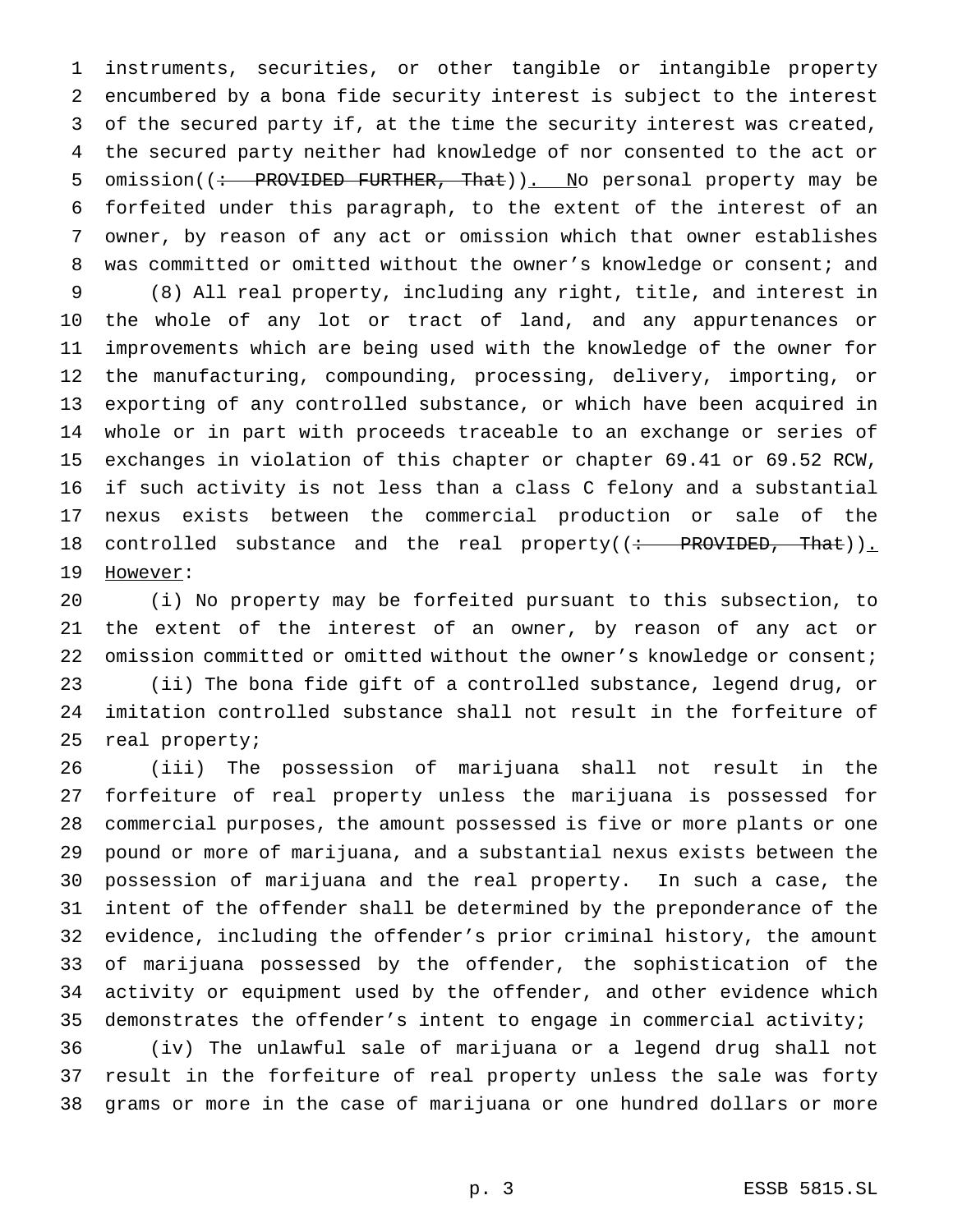in the case of a legend drug, and a substantial nexus exists between the unlawful sale and the real property; and

 (v) A forfeiture of real property encumbered by a bona fide security interest is subject to the interest of the secured party if the secured party, at the time the security interest was created, neither had knowledge of nor consented to the act or omission.

 (b) Real or personal property subject to forfeiture under this chapter may be seized by any board inspector or law enforcement officer of this state upon process issued by any superior court having jurisdiction over the property. Seizure of real property shall include the filing of a lis pendens by the seizing agency. Real property seized under this section shall not be transferred or otherwise conveyed until ninety days after seizure or until a judgment of forfeiture is entered, whichever is later: PROVIDED, That real property seized under this section may be transferred or conveyed to any person or entity who acquires title by foreclosure or deed in lieu of foreclosure of a security interest. Seizure of personal property without process may be made if:

 (1) The seizure is incident to an arrest or a search under a search warrant or an inspection under an administrative inspection warrant;

 (2) The property subject to seizure has been the subject of a prior judgment in favor of the state in a criminal injunction or forfeiture proceeding based upon this chapter;

 (3) A board inspector or law enforcement officer has probable cause to believe that the property is directly or indirectly dangerous to health or safety; or

 (4) The board inspector or law enforcement officer has probable cause to believe that the property was used or is intended to be used in violation of this chapter.

 (c) In the event of seizure pursuant to subsection (b), proceedings for forfeiture shall be deemed commenced by the seizure. The law enforcement agency under whose authority the seizure was made shall cause notice to be served within fifteen days following the seizure on the owner of the property seized and the person in charge thereof and any person having any known right or interest therein, including any community property interest, of the seizure and intended forfeiture of the seized property. Service of notice of seizure of real property shall be made according to the rules of civil procedure. However, the state may not obtain a default judgment with respect to real property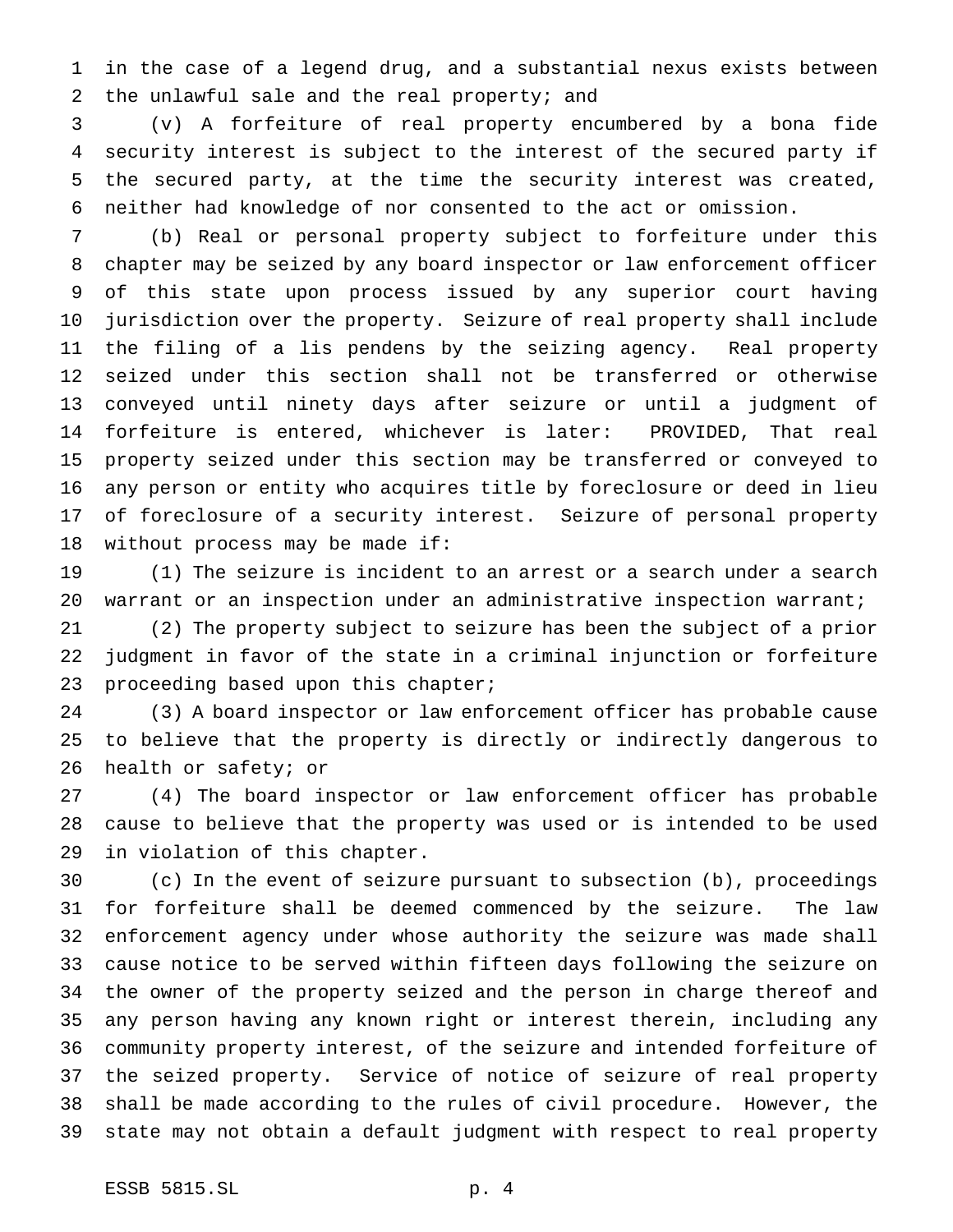against a party who is served by substituted service absent an affidavit stating that a good faith effort has been made to ascertain if the defaulted party is incarcerated within the state, and that there is no present basis to believe that the party is incarcerated within 5 the state. Notice of seizure in the case of property subject to a security interest that has been perfected by filing a financing statement in accordance with chapter 62A.9 RCW, or a certificate of 8 title, shall be made by service upon the secured party or the secured 9 party's assignee at the address shown on the financing statement or the 10 certificate of title. The notice of seizure in other cases may be served by any method authorized by law or court rule including but not limited to service by certified mail with return receipt requested. Service by mail shall be deemed complete upon mailing within the fifteen day period following the seizure.

 (d) If no person notifies the seizing law enforcement agency in writing of the person's claim of ownership or right to possession of 17 items specified in subsection  $(a)(4)$ ,  $(a)(7)$ , or  $(a)(8)$  of this section within forty-five days of the seizure in the case of personal property and ninety days in the case of real property, the item seized shall be deemed forfeited. The community property interest in real property of a person whose spouse committed a violation giving rise to seizure of the real property may not be forfeited if the person did not participate in the violation.

 (e) If any person notifies the seizing law enforcement agency in writing of the person's claim of ownership or right to possession of 26 items specified in subsection  $(a)(2)$ ,  $(a)(3)$ ,  $(a)(4)$ ,  $(a)(5)$ ,  $(a)(6)$ , 27 (a)(7), or (a)(8) of this section within forty-five days of the seizure in the case of personal property and ninety days in the case of real property, the person or persons shall be afforded a reasonable opportunity to be heard as to the claim or right. The hearing shall be before the chief law enforcement officer of the seizing agency or the chief law enforcement officer's designee, except where the seizing agency is a state agency as defined in RCW 34.12.020(4), the hearing shall be before the chief law enforcement officer of the seizing agency or an administrative law judge appointed under chapter 34.12 RCW, except that any person asserting a claim or right may remove the matter 37 to a court of competent jurisdiction ((if the aggregate value of the article or articles involved is more than five hundred dollars)). 39 Removal of any matter involving personal property may only be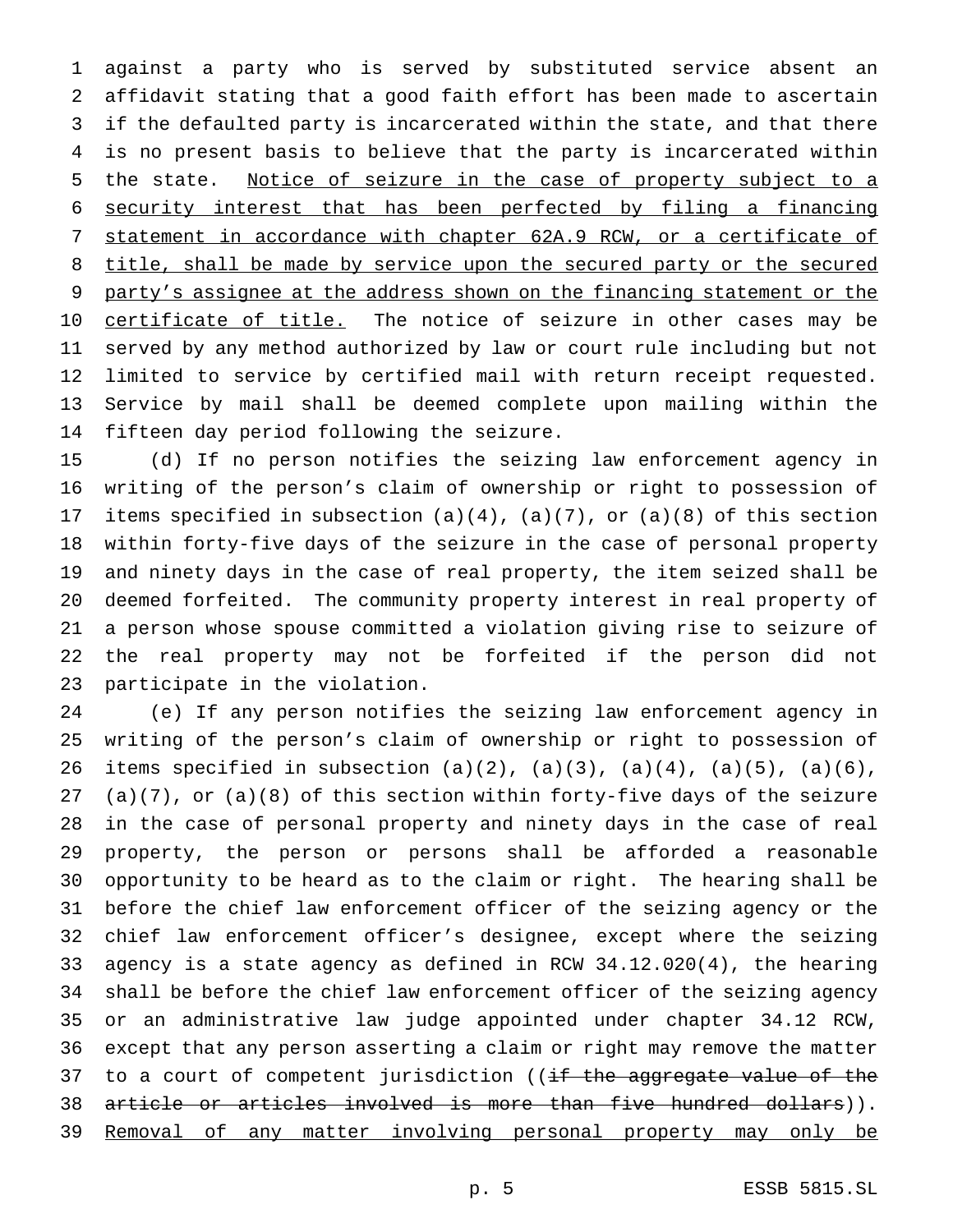accomplished according to the rules of civil procedure. The person 2 seeking removal of the matter must serve process against the state, county, political subdivision, or municipality that operates the 4 seizing agency, and any other party of interest, in accordance with RCW 4.28.080 or 4.92.020, within forty-five days after the person seeking removal has notified the seizing law enforcement agency of the person's claim of ownership or right to possession. The court to which the matter is to be removed shall be the district court when the aggregate value of personal property is within the jurisdictional limit set forth in RCW 3.66.020. A hearing before the seizing agency and any appeal therefrom shall be under Title 34 RCW. In a court hearing between two or more claimants to the article or articles involved, the prevailing party shall be entitled to a judgment for costs and reasonable attorney's fees. In cases involving personal property, the burden of producing evidence shall be upon the person claiming to be the lawful owner or the person claiming to have the lawful right to possession of the property. In cases involving real property, the burden of producing evidence shall be upon the law enforcement agency. The burden of proof that the seized real property is subject to forfeiture shall be upon the law enforcement agency. The seizing law enforcement agency shall promptly return the article or articles to the claimant upon a determination by the administrative law judge or court that the claimant is the present lawful owner or is lawfully entitled to possession thereof of items specified in subsection (a)(2), (a)(3), 25 (a)(4), (a)(5), (a)(6), (a)(7), or (a)(8) of this section.

 (f) When property is forfeited under this chapter the board or seizing law enforcement agency may:

 (1) Retain it for official use or upon application by any law enforcement agency of this state release such property to such agency for the exclusive use of enforcing the provisions of this chapter;

 (2) Sell that which is not required to be destroyed by law and which is not harmful to the public;

 (3) Request the appropriate sheriff or director of public safety to take custody of the property and remove it for disposition in accordance with law; or

 (4) Forward it to the drug enforcement administration for disposition.

 (g)(1) When property is forfeited, the seizing agency shall keep a record indicating the identity of the prior owner, if known, a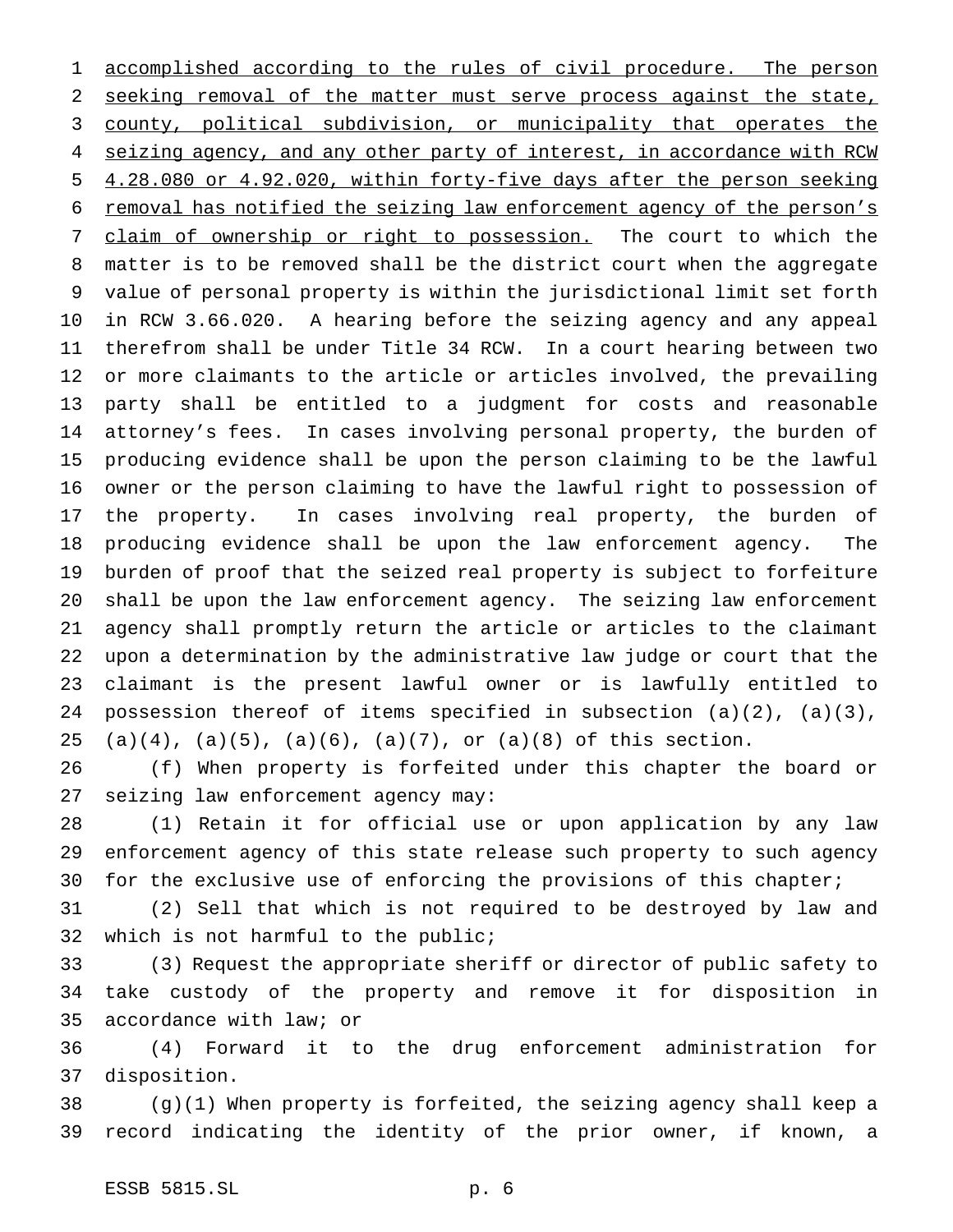description of the property, the disposition of the property, the value of the property at the time of seizure, and the amount of proceeds realized from disposition of the property.

 (2) Each seizing agency shall retain records of forfeited property for at least seven years.

 (3) Each seizing agency shall file a report including a copy of the records of forfeited property with the state treasurer each calendar quarter.

 (4) The quarterly report need not include a record of forfeited property that is still being held for use as evidence during the investigation or prosecution of a case or during the appeal from a conviction.

 (h)(1) By January 31st of each year, each seizing agency shall remit to the state treasurer an amount equal to ten percent of the net proceeds of any property forfeited during the preceding calendar year. Money remitted shall be deposited in the drug enforcement and education account under RCW 69.50.520.

 (2) The net proceeds of forfeited property is the value of the forfeitable interest in the property after deducting the cost of satisfying any bona fide security interest to which the property is subject at the time of seizure; and in the case of sold property, after deducting the cost of sale, including reasonable fees or commissions paid to independent selling agents, and the cost of any valid landlord's claim for damages under subsection (n) of this section.

 (3) The value of sold forfeited property is the sale price. The value of retained forfeited property is the fair market value of the property at the time of seizure, determined when possible by reference to an applicable commonly used index, such as the index used by the department of licensing for valuation of motor vehicles. A seizing agency may use, but need not use, an independent qualified appraiser to determine the value of retained property. If an appraiser is used, the value of the property appraised is net of the cost of the appraisal. The value of destroyed property and retained firearms or illegal property is zero.

 (i) Forfeited property and net proceeds not required to be paid to the state treasurer shall be retained by the seizing law enforcement agency exclusively for the expansion and improvement of controlled substances related law enforcement activity. Money retained under this section may not be used to supplant preexisting funding sources.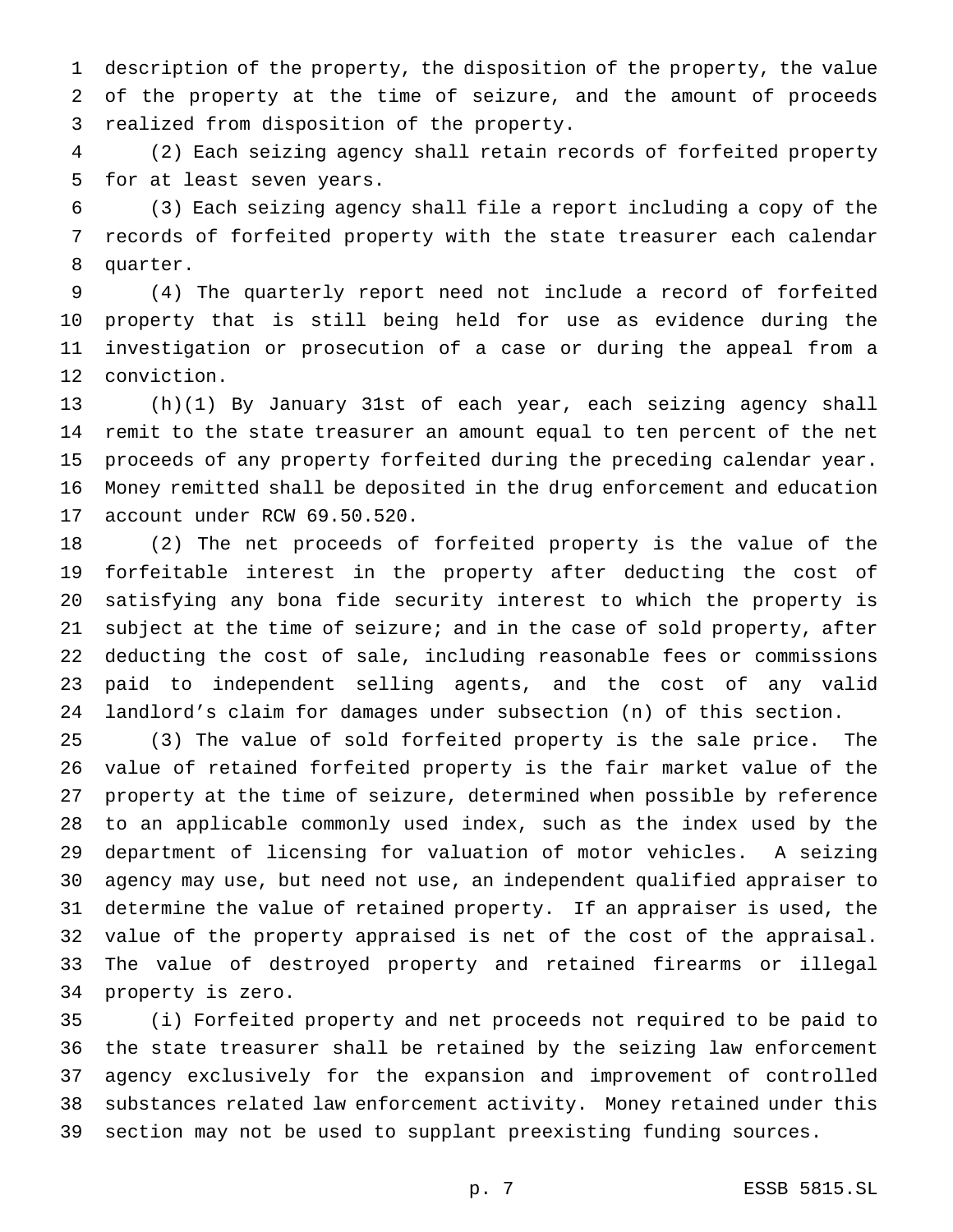(j) Controlled substances listed in Schedule I, II, III, IV, and V that are possessed, transferred, sold, or offered for sale in violation of this chapter are contraband and shall be seized and summarily forfeited to the state. Controlled substances listed in Schedule I, II, III, IV, and V, which are seized or come into the possession of the board, the owners of which are unknown, are contraband and shall be summarily forfeited to the board.

 (k) Species of plants from which controlled substances in Schedules I and II may be derived which have been planted or cultivated in violation of this chapter, or of which the owners or cultivators are unknown, or which are wild growths, may be seized and summarily forfeited to the board.

 (l) The failure, upon demand by a board inspector or law enforcement officer, of the person in occupancy or in control of land or premises upon which the species of plants are growing or being stored to produce an appropriate registration or proof that he is the holder thereof constitutes authority for the seizure and forfeiture of the plants.

 (m) Upon the entry of an order of forfeiture of real property, the court shall forward a copy of the order to the assessor of the county in which the property is located. Orders for the forfeiture of real property shall be entered by the superior court, subject to court rules. Such an order shall be filed by the seizing agency in the county auditor's records in the county in which the real property is located.

 (n) A landlord may assert a claim against proceeds from the sale of assets seized and forfeited under subsection (f)(2) of this section, only if:

 (l) A law enforcement officer, while acting in his or her official capacity, directly caused damage to the complaining landlord's property while executing a search of a tenant's residence; and

 (2) The landlord has applied any funds remaining in the tenant's deposit, to which the landlord has a right under chapter 59.18 RCW, to cover the damage directly caused by a law enforcement officer prior to asserting a claim under the provisions of this section;

 (i) Only if the funds applied under (2) of this subsection are insufficient to satisfy the damage directly caused by a law enforcement officer, may the landlord seek compensation for the damage by filing a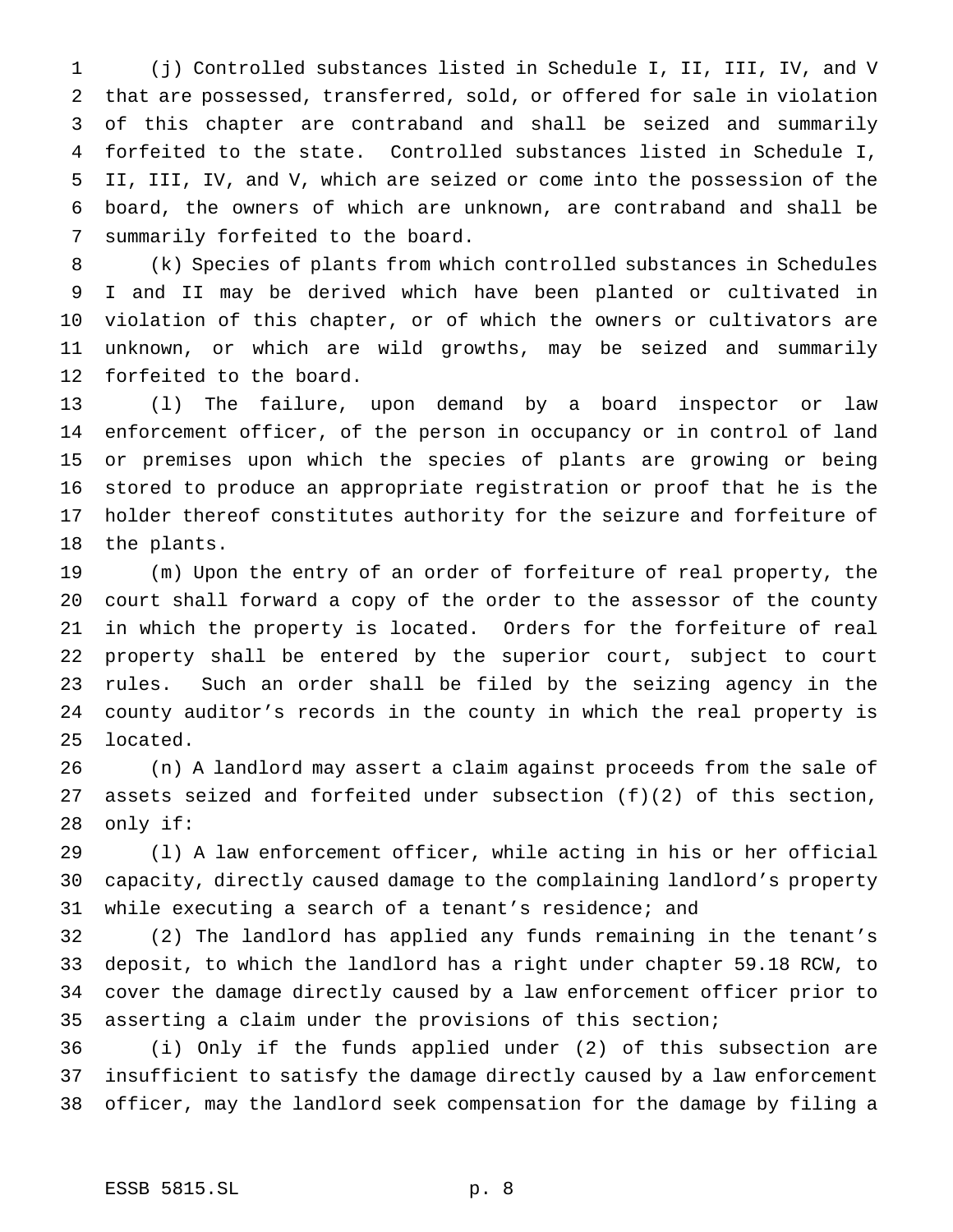claim against the governmental entity under whose authority the law enforcement agency operates within thirty days after the search;

 (ii) Only if the governmental entity denies or fails to respond to the landlord's claim within sixty days of the date of filing, may the landlord collect damages under this subsection by filing within thirty days of denial or the expiration of the sixty-day period, whichever occurs first, a claim with the seizing law enforcement agency. The seizing law enforcement agency must notify the landlord of the status of the claim by the end of the thirty-day period. Nothing in this section requires the claim to be paid by the end of the sixty-day or thirty-day period.

 (3) For any claim filed under (2) of this subsection, the law enforcement agency shall pay the claim unless the agency provides substantial proof that the landlord either:

 (i) Knew or consented to actions of the tenant in violation of this chapter or chapter 69.41 or 69.52 RCW; or

 (ii) Failed to respond to a notification of the illegal activity, provided by a law enforcement agency under RCW 59.18.075, within seven days of receipt of notification of the illegal activity.

 (o) The landlord's claim for damages under subsection (n) of this section may not include a claim for loss of business and is limited to: (1) Damage to tangible property and clean-up costs;

 (2) The lesser of the cost of repair or fair market value of the damage directly caused by a law enforcement officer;

 (3) The proceeds from the sale of the specific tenant's property seized and forfeited under subsection (f)(2) of this section; and

 (4) The proceeds available after the seizing law enforcement agency satisfies any bona fide security interest in the tenant's property and costs related to sale of the tenant's property as provided by subsection (h)(2) of this section.

 (p) Subsections (n) and (o) of this section do not limit any other rights a landlord may have against a tenant to collect for damages. However, if a law enforcement agency satisfies a landlord's claim under subsection (n) of this section, the rights the landlord has against the tenant for damages directly caused by a law enforcement officer under the terms of the landlord and tenant's contract are subrogated to the law enforcement agency.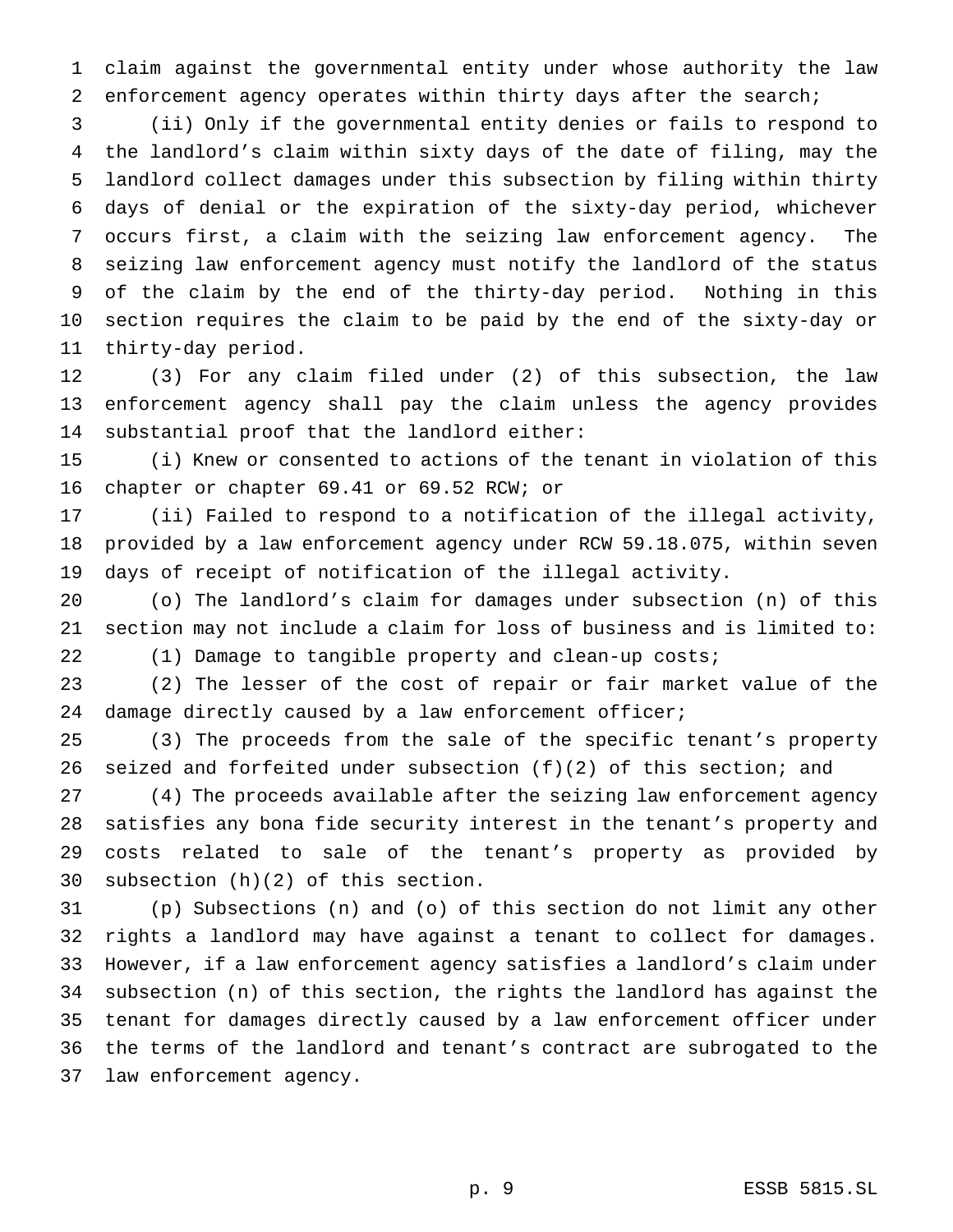NEW SECTION. **Sec. 2.** A new section is added to chapter 46.61 RCW to read as follows:

 (1) A vehicle driven by or under the actual physical control of the owner of the vehicle in violation of RCW 46.61.502 or 46.61.504 is, upon the conviction of the owner when that conviction is the second or subsequent conviction for a violation of RCW 46.61.502 or 46.61.504 within a five-year period, subject to seizure and forfeiture and no property right exists in that vehicle.

 A forfeiture of a vehicle encumbered by a bona fide security interest is subject to the interest of the secured party if the secured party neither had knowledge of nor consented to the violation of RCW 46.61.502 or 46.61.504.

 (2) A vehicle subject to forfeiture under this chapter may be seized by a law enforcement officer of this state upon process issued by a court of competent jurisdiction. Seizure of a vehicle may be made without process if the vehicle subject to seizure has been the subject of a prior judgment in favor of the state in a forfeiture proceeding based upon this section.

 (3) A seizure under subsection (2) of this section automatically commences proceedings for forfeiture. The law enforcement agency under whose authority the seizure was made shall cause notice of the seizure and intended forfeiture of the seized vehicle to be served within fifteen days after the seizure on the owner of the vehicle seized, on the person in charge of the vehicle, and on any person having a known right or interest in the vehicle, including a community property interest. The notice of seizure may be served by any method authorized by law or court rule, including but not limited to service by certified mail with return receipt requested. Service by mail is complete upon mailing within the fifteen-day period after the seizure. Notice of seizure in the case of property subject to a security interest that has been perfected by filing a financing statement in accordance with chapter 62A.9 RCW, or a certificate of title, shall be made by service upon the secured party or the secured party's assignee at the address shown on the financing statement or the certificate of title.

 (4) If no person notifies the seizing law enforcement agency in writing of the person's claim of ownership or right to possession of the seized vehicle within forty-five days of the seizure, the vehicle is deemed forfeited.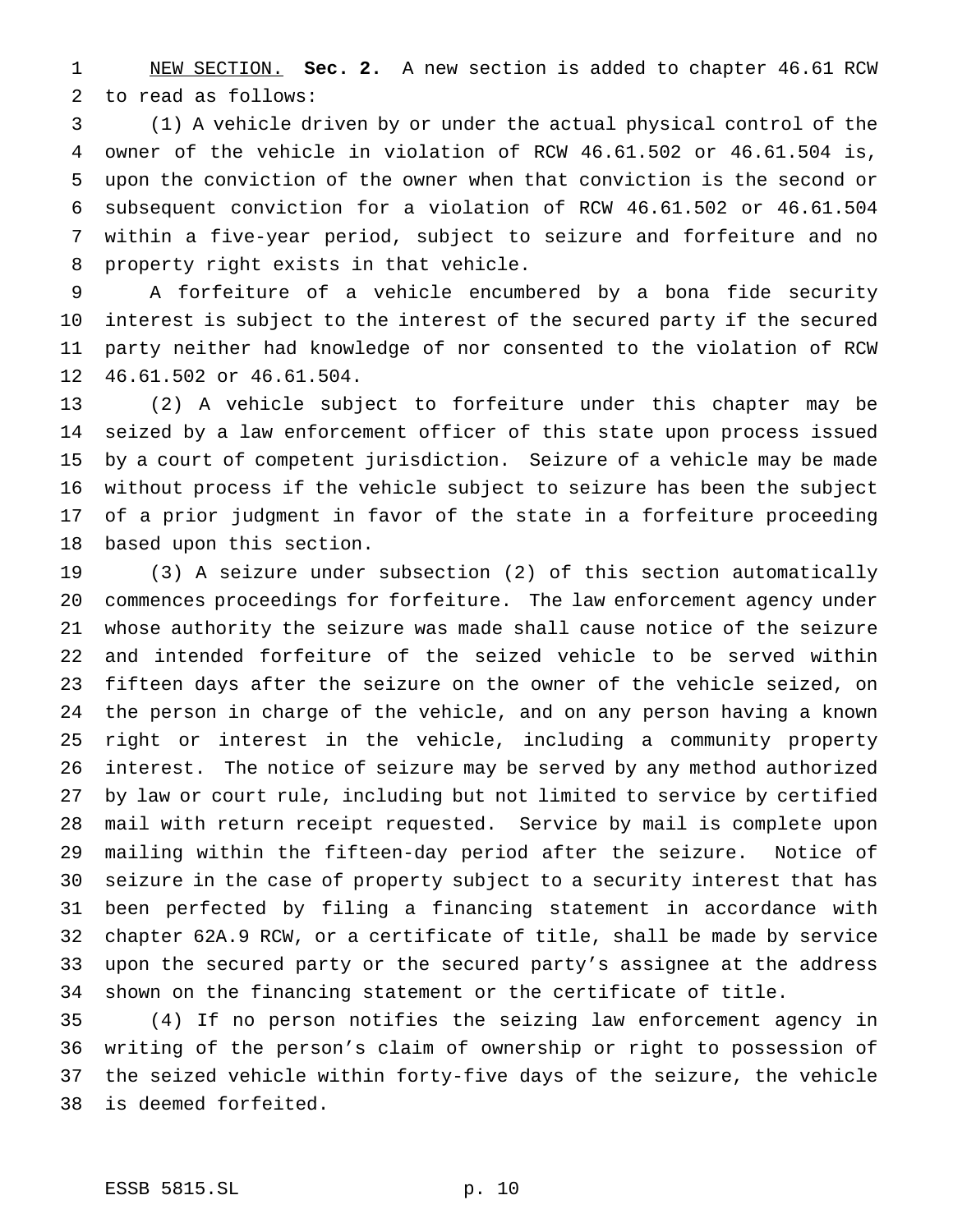(5) If a person notifies the seizing law enforcement agency in writing of the person's claim of ownership or right to possession of the seized vehicle within forty-five days of the seizure, the law enforcement agency shall give the person or persons a reasonable opportunity to be heard as to the claim or right. The hearing shall be before the chief law enforcement officer of the seizing agency or the chief law enforcement officer's designee, except where the seizing agency is a state agency as defined in RCW 34.12.020(4), the hearing shall be before the chief law enforcement officer of the seizing agency or an administrative law judge appointed under chapter 34.12 RCW, except that any person asserting a claim or right may remove the matter to a court of competent jurisdiction. Removal may only be accomplished according to the rules of civil procedure. The person seeking removal of the matter must serve process against the state, county, political subdivision, or municipality that operates the seizing agency, and any other party of interest, in accordance with RCW 4.28.080 or 4.92.020, within forty-five days after the person seeking removal has notified the seizing law enforcement agency of the person's claim of ownership or right to possession. The court to which the matter is to be removed shall be the district court when the aggregate value of the vehicle is within the jurisdictional limit set forth in RCW 3.66.020. A hearing before the seizing agency and any appeal therefrom shall be under Title 34 RCW. In a court hearing between two or more claimants to the vehicle involved, the prevailing party shall be entitled to a judgment for costs and reasonable attorney's fees. The burden of producing evidence shall be upon the person claiming to be the lawful owner or the person claiming to have the lawful right to possession of the vehicle. The seizing law enforcement agency shall promptly return the vehicle to the claimant upon a determination by the administrative law judge or court that the claimant is the present lawful owner or is lawfully entitled to possession of the vehicle.

 (6) When a vehicle is forfeited under this chapter the seizing law enforcement agency may sell the vehicle, retain it for official use, or upon application by a law enforcement agency of this state release the vehicle to that agency for the exclusive use of enforcing this title. (7) When a vehicle is forfeited, the seizing agency shall keep a record indicating the identity of the prior owner, if known, a description of the vehicle, the disposition of the vehicle, the value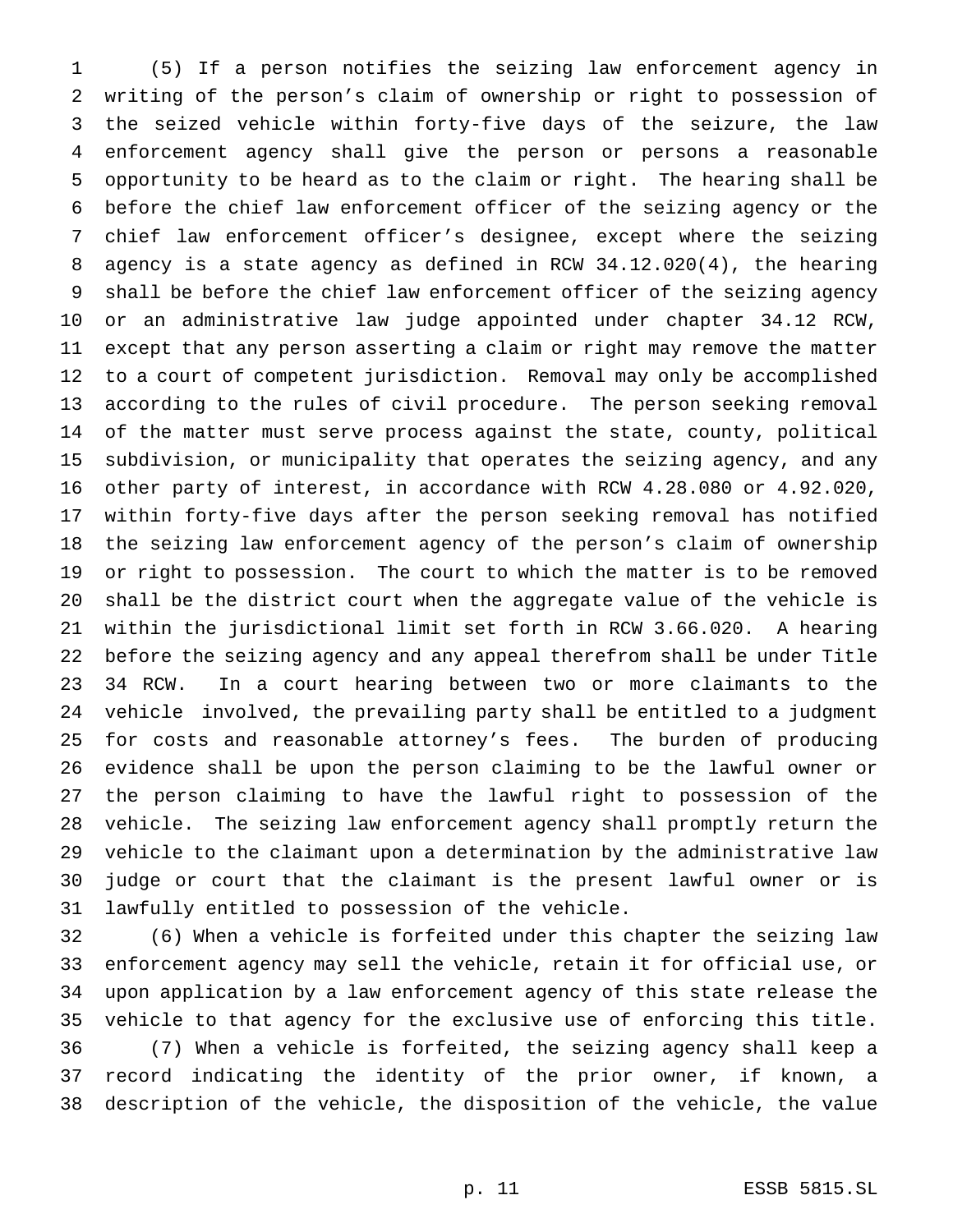of the vehicle at the time of seizure, and the amount of proceeds realized from disposition of the vehicle.

 (8) Each seizing agency shall retain records of forfeited vehicles for at least seven years.

 (9) Each seizing agency shall file a report including a copy of the records of forfeited vehicles with the state treasurer each calendar quarter.

 (10) The quarterly report need not include a record of a forfeited vehicle that is still being held for use as evidence during the investigation or prosecution of a case or during the appeal from a conviction.

 (11) By January 31st of each year, each seizing agency shall remit to the state treasurer an amount equal to ten percent of the net proceeds of vehicles forfeited during the preceding calendar year. Money remitted shall be deposited in the public safety and education account.

 (12) The net proceeds of a forfeited vehicle is the value of the forfeitable interest in the vehicle after deducting the cost of satisfying a bona fide security interest to which the vehicle is subject at the time of seizure; and in the case of a sold vehicle, after deducting the cost of sale, including reasonable fees or commissions paid to independent selling agents.

 (13) The value of a sold forfeited vehicle is the sale price. The value of a retained forfeited vehicle is the fair market value of the vehicle at the time of seizure, determined when possible by reference to an applicable commonly used index, such as the index used by the department of licensing. A seizing agency may use, but need not use, an independent qualified appraiser to determine the value of retained vehicles. If an appraiser is used, the value of the vehicle appraised is net of the cost of the appraisal.

 NEW SECTION. **Sec. 3.** A new section is added to chapter 46.61 RCW to read as follows:

 (1) Whenever a person is charged with a violation of RCW 46.61.502 or 46.61.504 and that person has been previously convicted for a violation of RCW 46.61.502 or 46.61.504 within a five-year period, the court shall instruct the person charged of the provisions of section 5 of this act and shall immediately forward notice of the charge to the director.